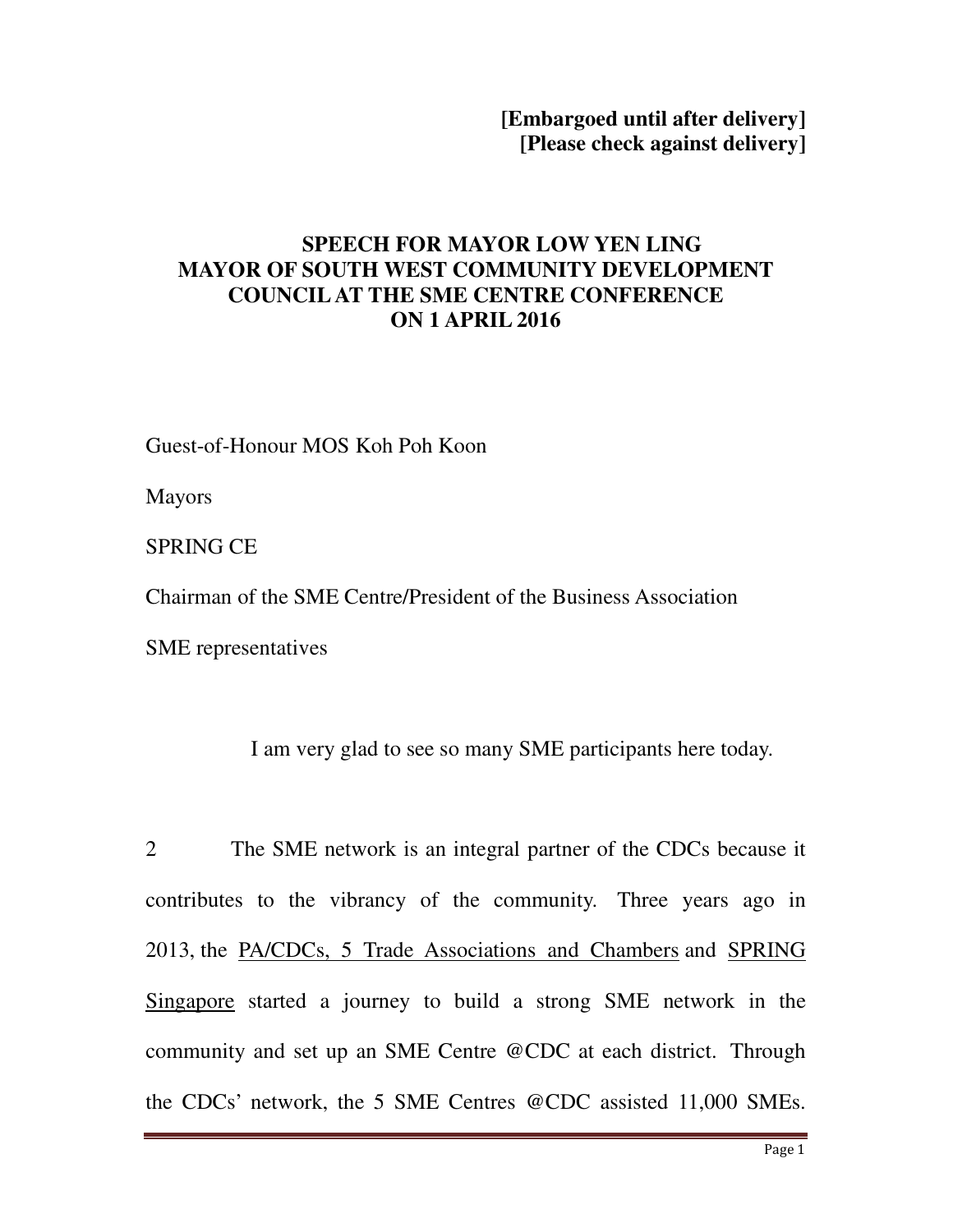With the co-location of the SME Centres @CDCs at CDC offices, we have raised awareness of this initiative, and created synergies in terms of outreach activities to generate greater impact in the community. SMEs who benefited from the SME Centre @CDCs' help in turn offered employment to local residents, and participated in community give-back programmes such as community vouchers. I would also like to take this opportunity to thank the five trade associations and chambers for partnering us and overseeing the SME Centres @CDC. Together with the dedication and hard work of their business advisors, we have strengthened the resilience of our residents and made the community more caring.

3 I am honoured to announce, on behalf of my fellow Mayors, this second phase of the collaboration between CDCs, SPRING Singapore and SME Centres @CDC. For the next three years. We will deepen the partnership of the SME network with the community. Whilst we continue to reach out to all heartland business communities and provide a one-stop service where SMEs can seek relevant advice, we will also facilitate in capabilities upgrading; and deepen engagement through aggregating the needs of the SMEs by trade /locality concerns and offer possible solutions. One example of a successfully assisted SME is Elite Translation